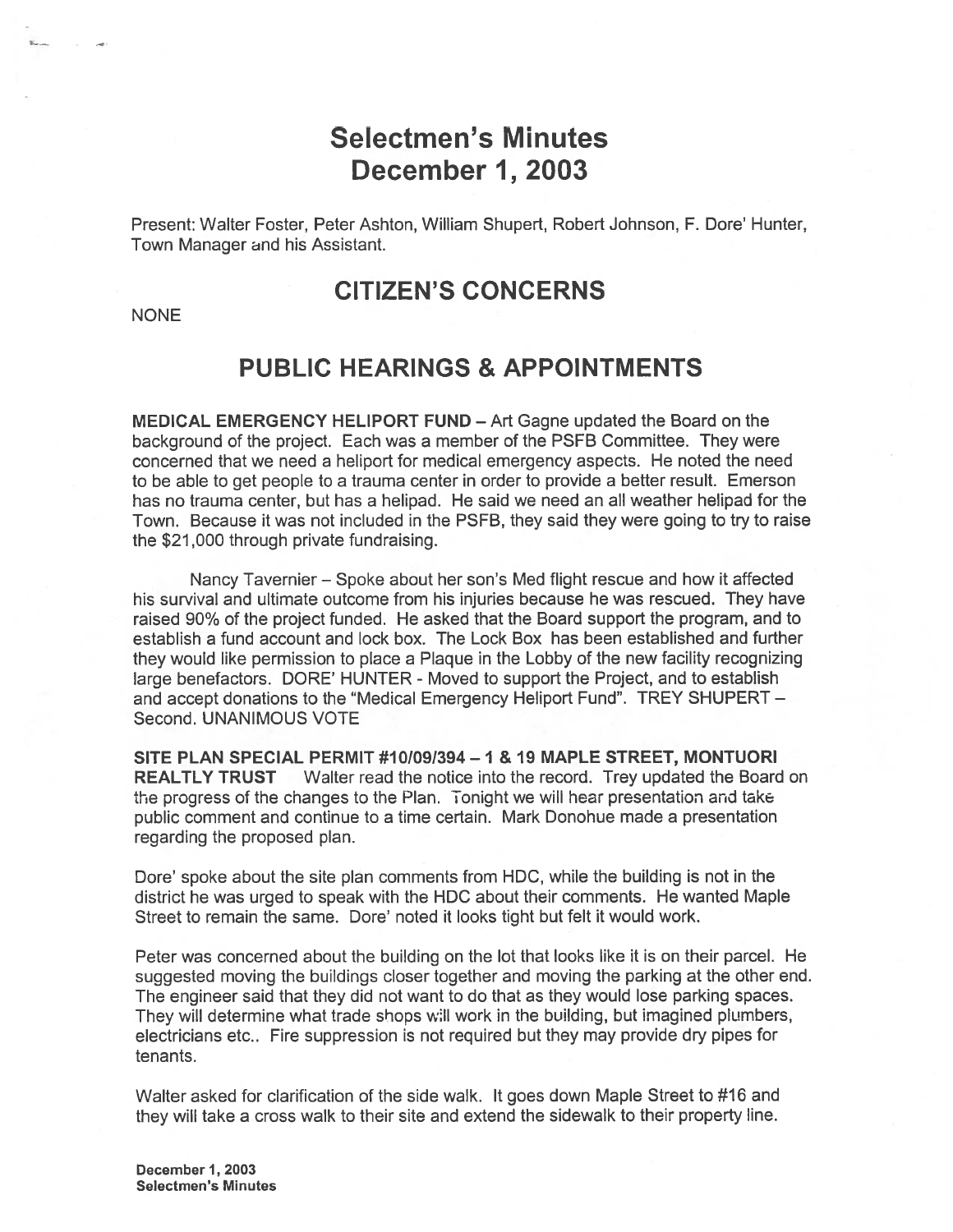Bob Johnson said he had concerns about the possibility to pu<sup>t</sup> the driveway in <sup>a</sup> different location. The engineer said that he would look at that and provide <sup>a</sup> plan.

Anne Forbes — 25 Martin Street, she said that the scale was of concern. She asked that they consider all views of the property as all four sides are viewed. HDC suggested that the windows should be changed from how they appear on the <sup>p</sup>lan.

Claire Sisco — She noted that people are going the wrong way already. She wanted to know what could be done to mitigate this and the safety issues.

Gordon Richards — Owns adjacent building, he is concerned on the <sup>p</sup>lacement of the building for <sup>a</sup> number of reasons. He felt it would limit his use of his building and felt that he and the Montouri's could work it out. Walter suggested that they should ge<sup>t</sup> together and see if they can resolve his concerns.

Mary Utt — She was concerned about the significant traffic from Jones field. No sidewalks or lighting exist and it is dangerous, that is why TAC suggested sidewalks

Jen Chen 61 Maple Street — She spoke about the children that <sup>p</sup>lay in the street and wanted to be sure their safety was taken in to account.

Shawn Hanley, Maple Street spoke about the one way traffic he suggested speed bumps.

Marty Miley — She asked about lease conditions. She also asked about displacement of water. She wanted to know if any environmental study has been performed. Trey noted that the petitioner needs to handle run off on site and they can't make the situation worse with the storm runoff.

Traffic concerns on Maple Street and asked for caution signs and speed bumps.

Christine Hanley — spoke about hours and possible reduction in the height of the building. Mr. Montuori said he was already considering the reduction of the heights.

TREY SHUPERT— Moved to continue the hearing until January 5,2004 at 7:15 P.M. PETER ASHTON — Second, UNANIMOUS VOTE.

#### CLASSIFICATION HEARING

Jim Kotanchik explained the process. He said that they need to transfer the burden to other classes when one class is affected. He spoke about shifting the tax burden to the residential and commercial and Industrial class. You cannot increase more than 50% of the burden on to the Commercial side. He noted that we do not have any parcels in the Open Space category in Town. The Residential Exemption allows <sup>a</sup> decrease on the burden to lower cost properties with the burden from that exemption <sup>p</sup>laced on the balance of the remaining taxpayers.

Peter asked for <sup>a</sup> forecast of what the increases were between Commercial and Residential. Jim thought toughly the same increase.

December 1, 2003 Selectmen's Minutes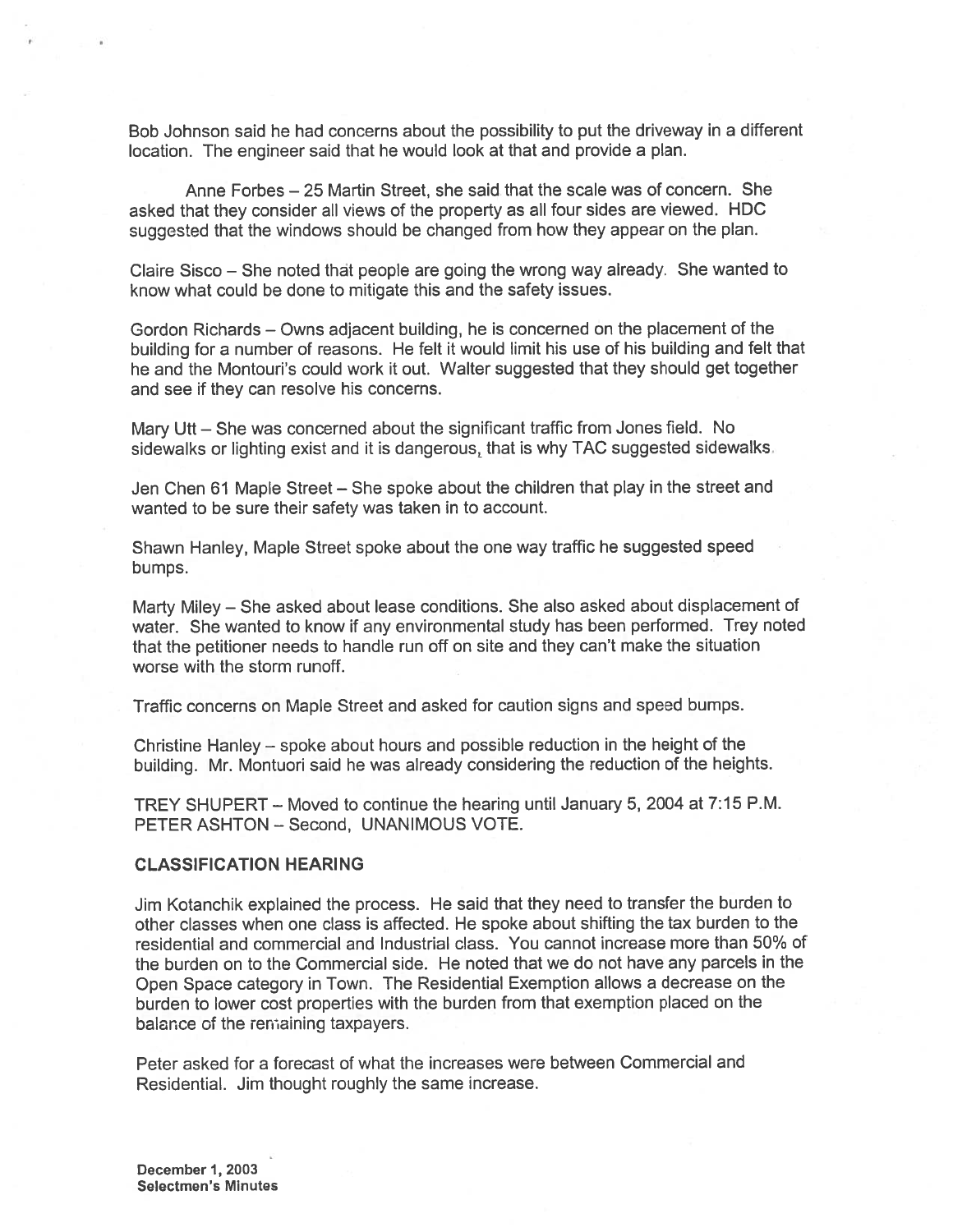ASSESSOR OVERSIGHT MEETING — They do not have any vacancies at this time. They have <sup>a</sup> procedural issue that needs to be resolved with them internally as <sup>a</sup> committee. He feels that the Town is in good shape and thanked the staff for their help. Jim said that we have very few abatements and that things are going well.

Dore' noted the increased amount of exemptions filed and is glad that people are taking advantage of these programs. He asked if it was due to getting the information out to those who need it. Jim felt that people are coming forward as they learn of it and Acton has an aging population, so we ge<sup>t</sup> more people over 65 taking advantage of the exemptions. He feels it is up 50%. Dore' noted the he go<sup>t</sup> reports that those applying have been pleased.

Peter wanted to discuss Overlay - Peter asked if we have had a surplus in recent years. He said we need to look into every area for funds. If we compare to other communities the amount we set aside for tax levy is in the middle but below State average.

He asked about the money committed to Overlay and abatements. He also noted the statue that allows us to set up <sup>a</sup> reserve account, and can be used immediately. Overlay is intended to deal with taxes.

Jim Kotanchik responded that he and Peter did talk; the issue is they need to be sure that there is enough money left for ATB cases and unpaid taxes. He cautioned we need to have these looked at, and ultimately it is up to the Town how it chooses to manage overlay and as long as they have enough for their use in Assessing he did not have <sup>a</sup> problem.

Don noted that he would like to bring <sup>a</sup> repor<sup>t</sup> back to the Board about overlay use.

Herman Kabakoff — He asked if future reportings will show if we have made some assumptions incorrectly, what happens, do we have to pay it back, what about town meeting votes, He asked about amounts legally required. He said he wanted these issues expanded upon and discussed in more detail.

Jonathan Chintz- Responding to Herman's question about risk, and further in the pas<sup>t</sup> documents we have ball parked the numbers and levy. Don and Brian will work on this. DORE' HUNTER - Moved to continue the Classification Hearing to 7:30 on December 15, 2003. TREY SHUPERT — Second. UNANIMOUS VOTE.

# SELECTMEN'S BUSINESS

TOWN MANAGER'S SALARY REVIEW — Trey reviewed Don's review TREY SHUPERT- Move that we suppor<sup>t</sup> this review FY03. DORE' HUNTER — Second UNANIMOUS VOTE.

TREY SHUPERT — Moved to extend the contract for <sup>a</sup> year and further recommend an increase of 3% effective July 1, 2003. DORE'HUNTER — Second, UNANIMOUS VOTE.

Walter commented that he feels we need to ge<sup>t</sup> Emails out and wanted to see Christine responding to these.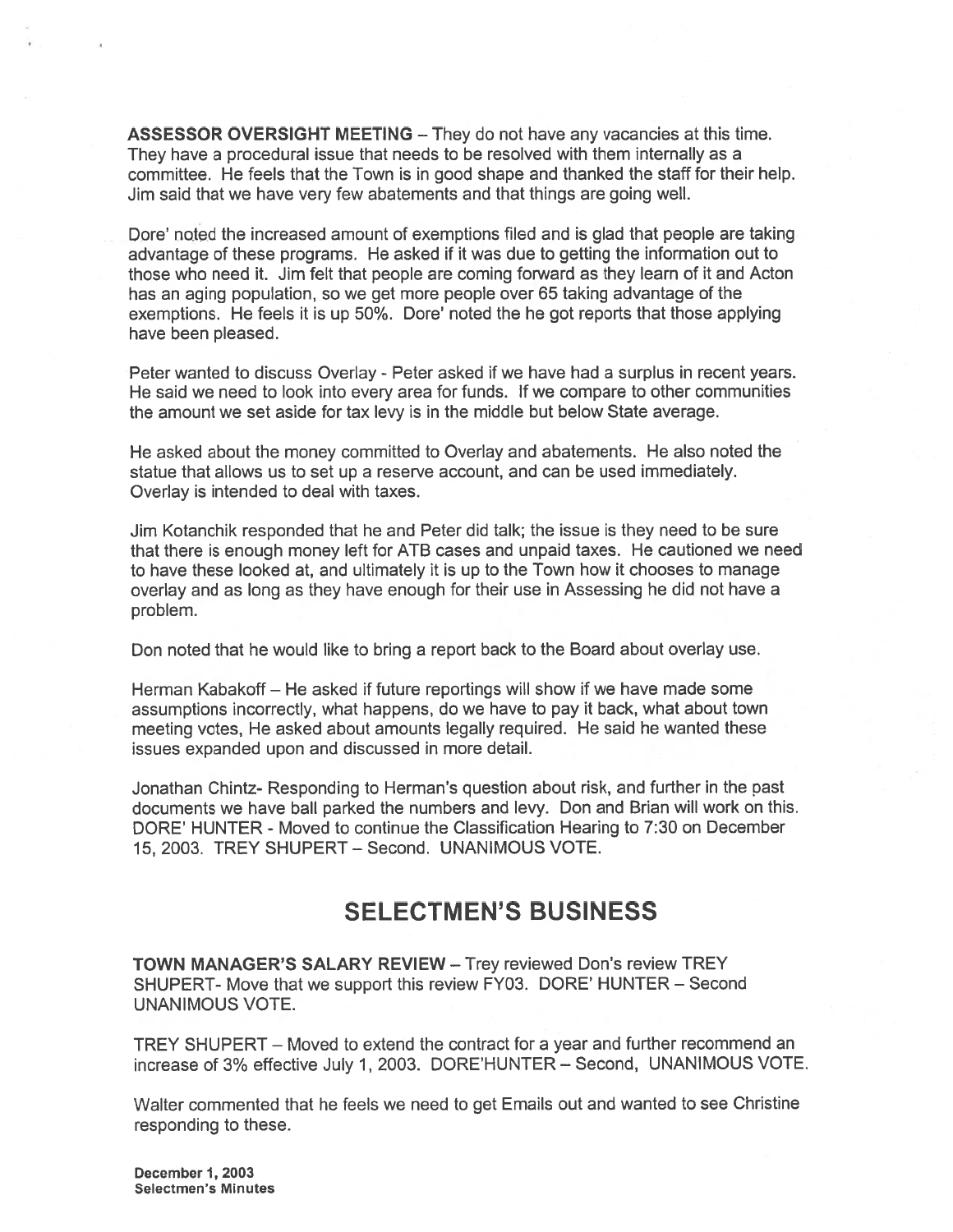#### FREE STANDING SIGN, 60 GREAT ROAD

Walter outlined the reques<sup>t</sup> and conditions noted by staff. Dore' wanted the 60 taken off the sign. Peter wanted to ge<sup>t</sup> Historical comments before taking action. Don was asked to notify HC and ask about the parts of the sign that would be being moved. They will revisit at the Dec.  $15<sup>th</sup>$  meeting.

COMMUTER PARKING LOT SPACE REALLOCATION -14 spaces could be converted to resident parking. Dore' felt the 14 was practical for enforcement. PETER ASHTON -Moved to reallocate 14 spaces from meter to sticker, BOB JOHNSON. Second. UNANIMOUS VOTE.

#### 2003 ELIZABETH WHITE FUND DISBURSEMENTS

DORE' HUNTER — Moved to adopt the recommended disbursements. PETER ASHTON. Second. UNANIMOUS VOTE

MMA ANNUAL BUSINESS MEETING - PETER ASHTON — Moved to Designate Dote' to vote on business at the MMA Meeting. TREY SHUPERT — Second. UNANIMOUS VOTE.

DOG LICENSE FEE SCHEDULE - Bob Johnson said he could go with schedule 1 Trey said he would go with schedule 1 but wanted the senior citizens to have <sup>a</sup> lower rate.

BOB JOHNSON - Moved to adopt schedule one, 50% increase. TREY SHUPERT — Second. UNANIMOUS VOTE

#### OTHER BUSINESS

Peter spoke about fees and are we bringing in other fees. Don will have ready for Dec,  $15<sup>th</sup>$ .

Boy Scout Proclamation materials— Dote' wanted to make the presentation materials more formal. Christine to work on this with IT.

Walter noted the CPA applications that were received and they will be going over them in the coming weeks.

## CONSENT AGENDA

PETER ASHTON — Moved to Approve. TREY SHUPERT — Second. UNANIMOUS VOTE.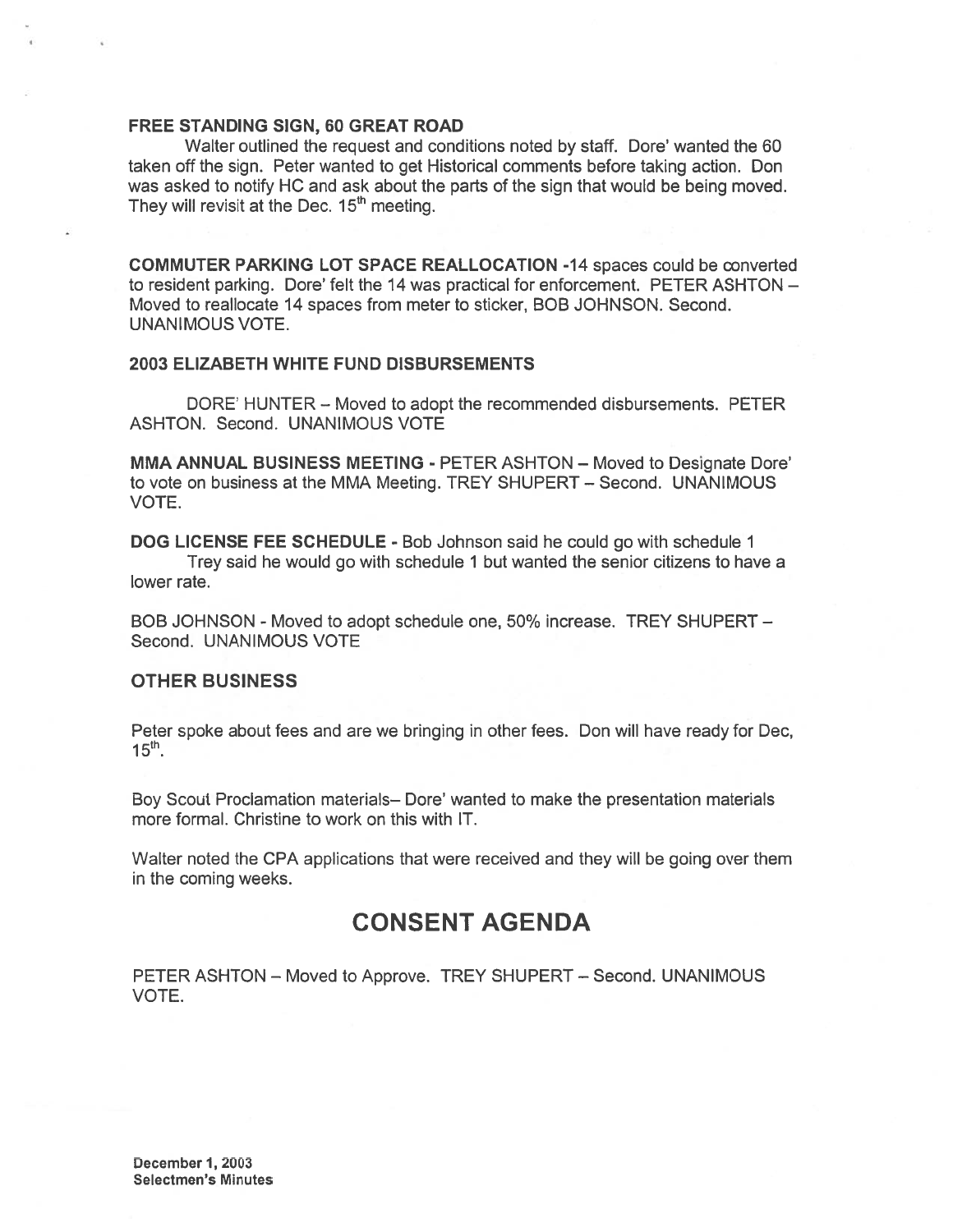# TOWN MANAGER'S REPORT

# EXECUTIVE SESSION

DORE' HUNTER — Moved go in Executive Session regarding Collective bargaining. ROLL CALL taken, All Ayes

 $\frac{1}{10}$ <br>Phristine Joyce  $\frac{1}{10}$ 

Recording Clerk

Date

December 1, 2003 Selectmen's Minutes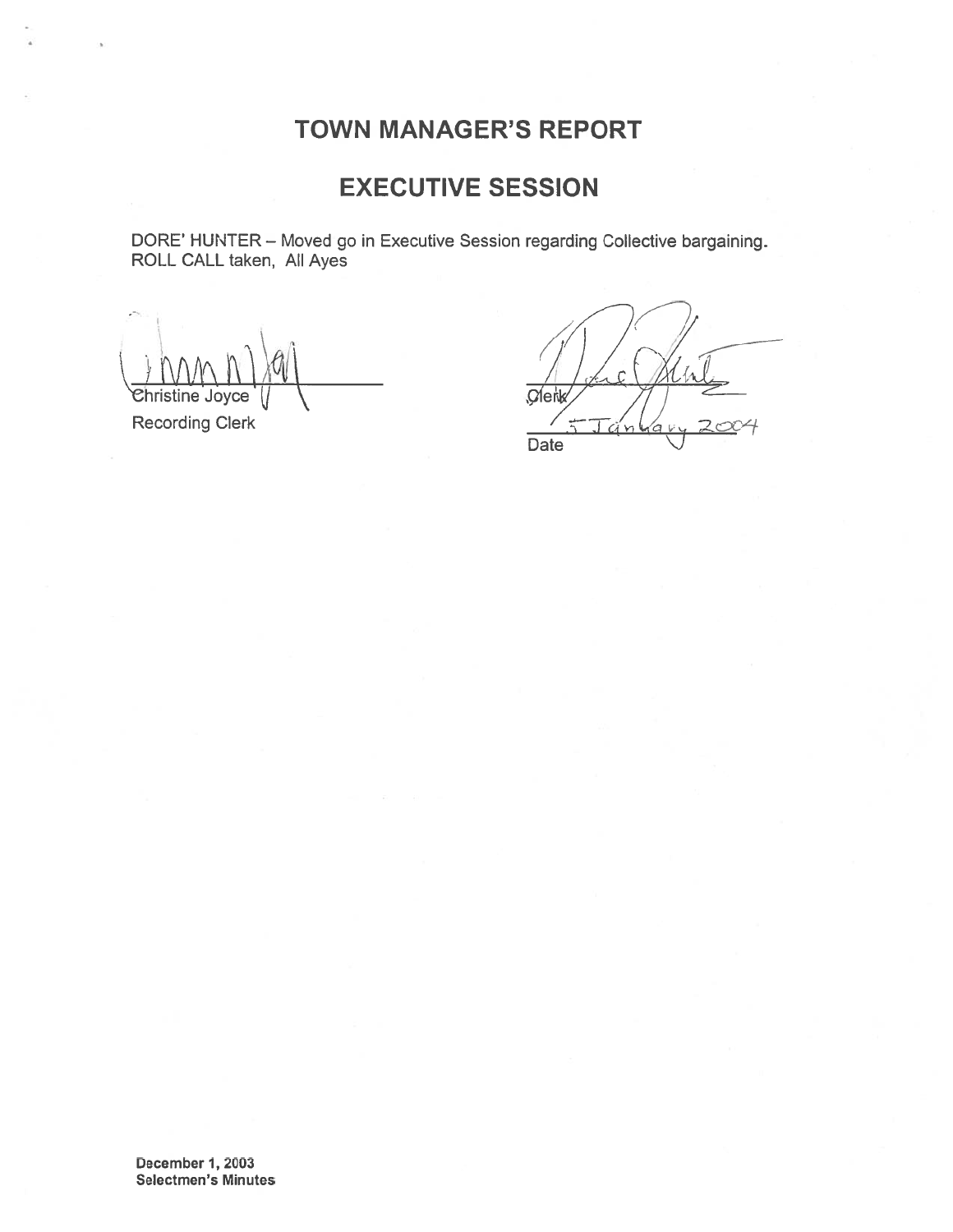November 28, 2003

TO: Board of Selectmen, Sewer Commissioners

FROM: Walter Foster, Chairman

SUBJECT: Selectmen and Sewer Commissioners Report

# DECEMBER 1, 2003 MEETING BEGINS AT 7:00 P.M.

## I. CITIZEN'S CONCERNS

## II SEWER COMMISSIONERS' BUSINESS

## III. PUBLIC HEARINGS & APPOINTMENTS

- 1. 7:10 MEDICAL EMERGENCY HELIPORT FUND Enclosed please find materials in the subject regard for Board consideration. Members W. Arthur Gagne', Nancy Tavernier and Ann Chang will be presen<sup>t</sup> to discuss the establishment of this proposed Gift Fund.
- 2. 7:15 SITE PLAN SPECIAL PERMIT 310109103-394, 1 & 19 MAPLE STREET, MONTUORI REALTY TRUST — Under separate cover the Board will receive hard copy of materials in the subject regard.
- 3. 7:30 CLASSIFICATION AND ASSESSOR'S OVERSIGHT MEETING Enclosed please find materials in the subject regard.

## IV. SELECTMEN'S BUSINESS

4. TOWN MANAGER'S ANNUAL REVIEW - Selectman Shupert will present the Town Manager's FY03 review for Board consideration.

5. FREE STANDING SIGN, 60 GREAT ROAD— Enclosed please find <sup>a</sup> reques<sup>t</sup> from Mr. Bertolami seeking permission to preserve <sup>a</sup> sign at <sup>60</sup> Great Road along with staff comment, for Board consideration.

6. COMMUTER PARKING LOT SPACE REALOCATION (continued discussion) — Enclosed please find additional information per the Board's request.

7. 2003 ELIZABETH WHITE FUND DISBURSEMENTS — Enclosed please find confidential recommendations from the Trustees of the Elizabeth White Fund for Board consideration.

8. MMA ANNUAL BUSINESS MEETING- Enclosed please find the form for voting Credentials for the MMA Annual Business Meeting for Board assignment.

9. DOG LICENSE FEE SCHEDULE – Enclosed please find correspondence from the Finance Director and Town Clerk, for Board consideration.